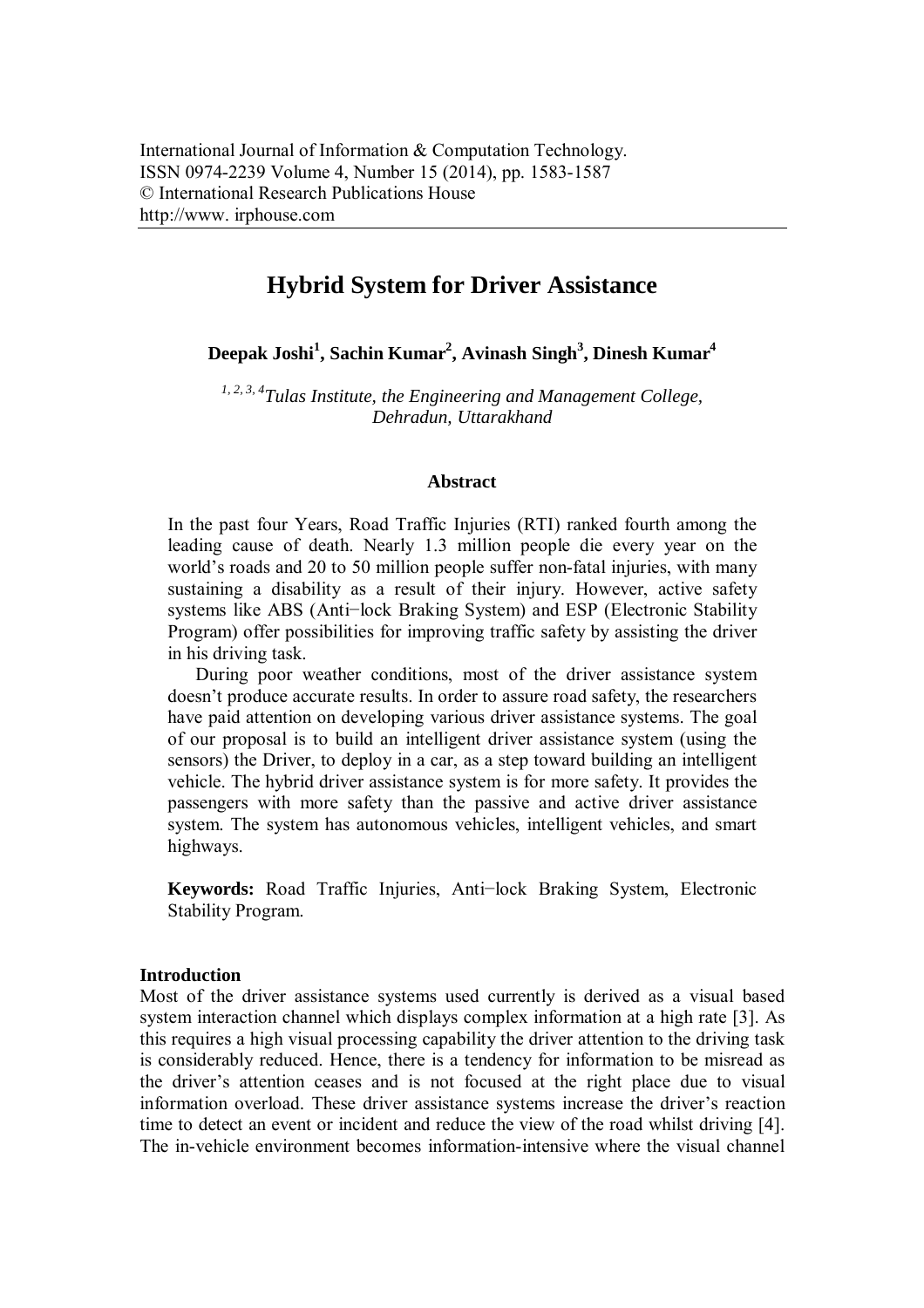is overloaded, hence unnecessarily putting the driver's and the passengers in an unsafe situation. The hybrid driver assistance system is proposed to achieve all the unsafe situations as mentioned and to make safer in-vehicle environment.

The Hybrid driver assistance system is for more safety. It provides the passengers with more safety then the passive and active driver assistance system. The system has autonomous vehicles, intelligent vehicles and smart highways.

# **Autonomous vehicles**

Autonomous vehicles are automobiles that are equipped with sensors, computers and a control system to drive by themselves. The sensors allow the autonomous vehicles to perceive the environment –roads, pedestrians, other vehicles, potential hazards, etc. – as well as the driver, passengers and various components of the vehicle itself. The computers process the information from the sensors and determine actions to take, which are then executed by the control system.

An autonomous car, also known as a driverless car, driver-free car, self-driving car or robot car, is an autonomous vehicle capable of fulfilling the human transportation capabilities of a traditional car. As an autonomous vehicle, it is capable of sensing its environment and navigating without human input. Robotic cars exist mainly as prototypes and demonstration systems. Autonomous vehicles sense their surroundings with such techniques as radar, GPS, and computer vision. Advanced control systems interpret sensory information to identify appropriate navigation paths, as well as obstacles and relevant signage. Some autonomous vehicles update their maps based on sensory input, allowing the vehicles to keep track of their position even when conditions change or when they enter uncharted environments.

## **Advantages**

- Fewer traffic collisions, due to an autonomous system's increased reliability and faster reaction time compared to human drivers.
- Higher speed limit for autonomous cars.
- Increased roadway capacity and reduced traffic congestion.
- Reduction in the need for traffic police and vehicle insurance

## **Intelligent vehicles**

Intelligent Vehicles with the human in control are appearing to be more promising; these observe the traffic situation and support the driver by providing warnings and advice as needed. Intelligent vehicles are also equipped with computers and sensors so they can perceive the environment, model and predict the driver's behavior, and take appropriate actions, Example issuing a warning when the driver dangerously deviates from her lane.

Intelligent vehicle technologies commonly apply to car safety systems and selfcontained autonomous electromechanical sensors generating warnings that can be transmitted within a specified targeted area of interest, say within 100 meters of the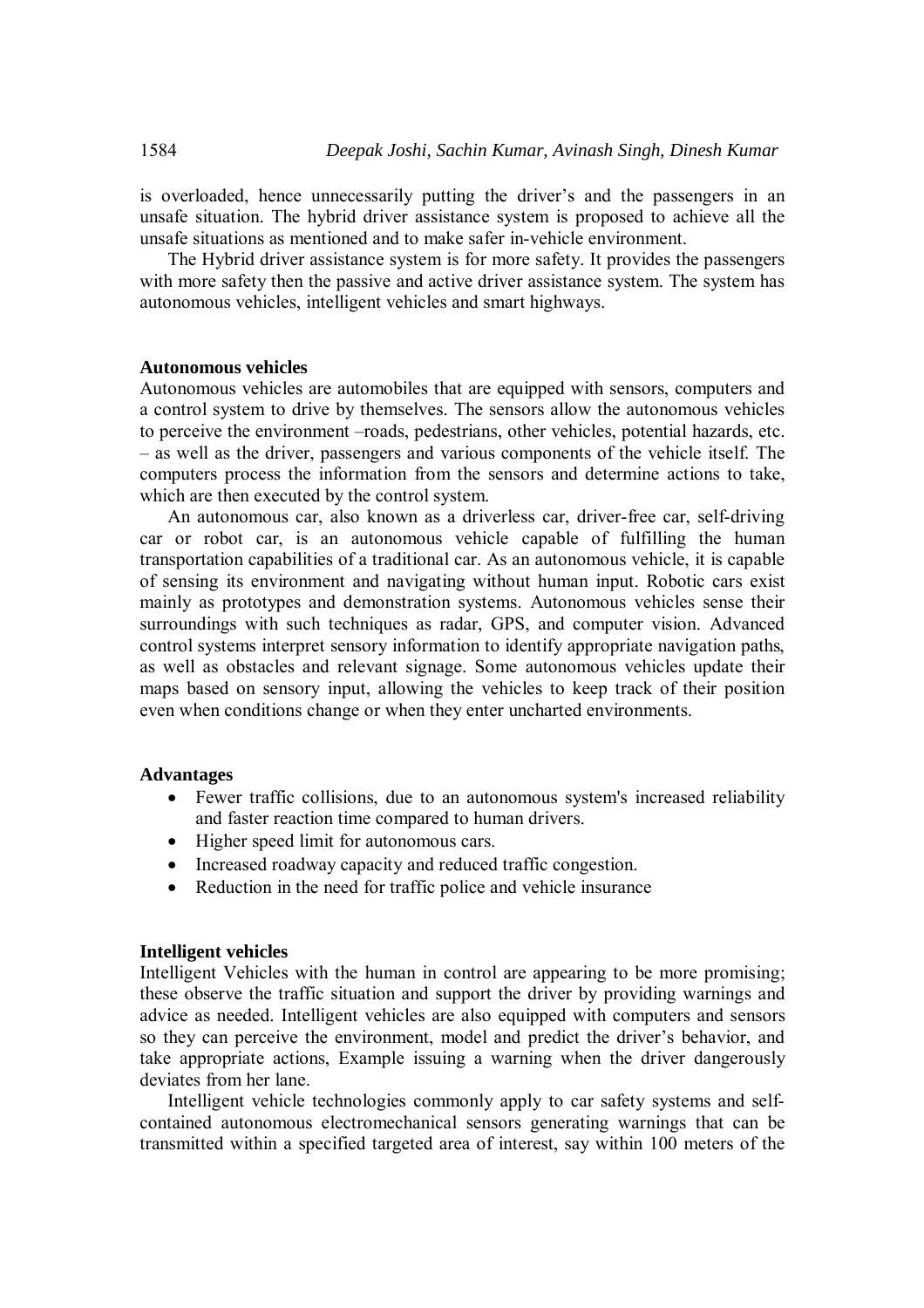transceiver. In ground applications, intelligent vehicle technologies are utilized for safety and commercial communications between vehicles or between a vehicle and a sensor along the road. Intelligent vehicle technologies provide instantaneous on the road information to the motorist who wishes to map a route to a specific destination and expects the system to assist in determining the best course of travel. The information provided by the in-vehicle system updates approximately every minute (depending on the speed of the vehicle) all the transmitter beacon information selfrecorded by the vehicle while traveling on the road.

#### **Smart highways**

Smart Highway is an innovative concept for smart roads of tomorrow. The goal of smart highways or automated highway systems on the other hand is to make highways safer and more efficient through communication between vehicles and the control center. Intelligent vehicles could provide similar benefits through cooperation among themselves. The smart highways will have a Server Center on highways through which vehicles can communicate and will be able to know about the traffic, lanes and speed limits. For example there are three lanes, lane 1 and 2 having high traffic then server center will pass this information to vehicle and vehicle will automatically go to lane 3. This will helpful to reduce traffic. While using this lane server center pass the information to vehicle as to speed up the vehicle as the lane have low traffic. Therefore this will be helpful to drive fast and will low risk and high safety.

We will use the fully automated systems.These are the next step beyond driver assistance, and operate without a human driver in the control loop. Automated highway systems, using fully automated passenger cars, are expected to significantly benefit traffic safety and throughput, but are not considered for short-term introduction.

The cars will have integrated passive and active safety systems. In addition to passive safety systems that are activated during the crash, a pre-crash system can mitigate the crash severity by deploying active and passive safety measures before a collision occurs. Pre-crash safety measures, such as brake assist and seat belt pretensioners, have recently been introduced on the market.

## **Related Work**

In the paper [2] the Driver Advocate technique is used which is need to perform three core classes of tasks to successfully assist the driver: monitoring the driver("Human Driver"), establishing the driver model("User Model") and interacting with the driver("Driver Interaction").

For the Driver Interaction core, the technique is adopted the Soar architecture. It has been used in flexible cooperative team based agent application and driving agents.

#### **The Proposed System**

In our system the smart highways have server centers. 1 server center within few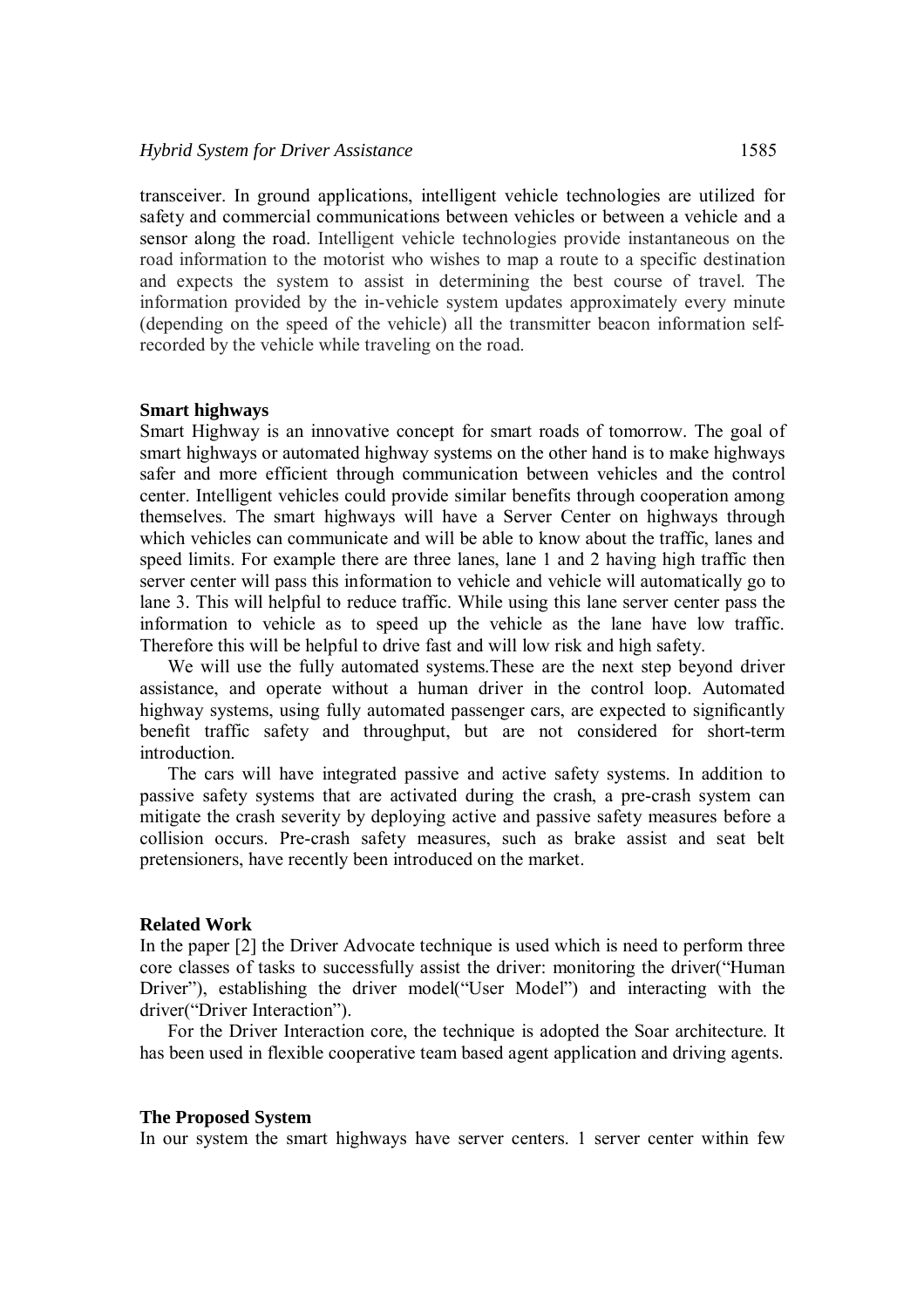kilometers and so on. Now when our intelligent vehicles have to go through these highways they first message to server centers asking for information. The message will be send by system. This system which will made using Operating System of its own.We will provide an application to the intelligent vehicle system and the server center system. This system will automatically send the message to server centers whenever the car will initially get start to drive. The message will have the destination area. After receiving message the server center will reply with all the proper map, information of weather, which lane to be chosen of highway and so on. The intelligent vehicle will have start its journey according to the message information, sensors are also there which will do instant work like braking, turning and so on. We will use environmental sensors in 4 sides of intelligent vehicle which will be used in left, right, front and backend. Left and right sensors will be used for lane departure and for overtaking taking. Front and backend sensors will be used for maintaining the distance between the vehicles and prevent them from collision.

## **Conclusion**

Much work needs to be done however, before the driver assistance could be deployed in a real car assisting drivers in an actual driving environment. This paper presents the new concept of hybrid driver assistance system. The concept is used to enhance the safety and comfort. We have used the autonomous vehicles which are vehicles are equipped with sensors, computers and a control system to drive by themselves, Intelligent vehicles and smart highways. This would make up the system which would be safer and would likely reduce the vehicle related road accidents.

We conclude this paper by discussing some of the interesting challenges we have to face while implementing this system [4].

## *Climatic Conditions*

Climate conditions like heavy rainfall, snowfall, storms and etc. The system has to overcome through all these conditions. Condition like heavy rainfall can affects the sensors and another device hence faulting the whole system. Heavy snowfall can jam the smart highways and hence halting the whole system.

Another challenge is related to the vast amount and diverse nature of the data and knowledge the system needs to deal with from statistical or numeric data.

## **References**

- [1] Technical report 05-009, Development of advanced driver assistance systems with vehicle hardware-in-the-loop simulations.
- [2] Hybrid Intelligence for Driver Assistance Motorola Labs 7700 S. River Parkway Tempe, AZ 85284, U. S. A.
- [3] Sam-Yong Kim, Jeong-Kwan Kang, Se-Young Oh, Yeong-Woo Ryu, Kwangsoo Kim, Sang-Cheol Park and Jinwon Kim, 2008. An Intelligent and Integrated Driver Assistance System for Increased Safety and Convenience